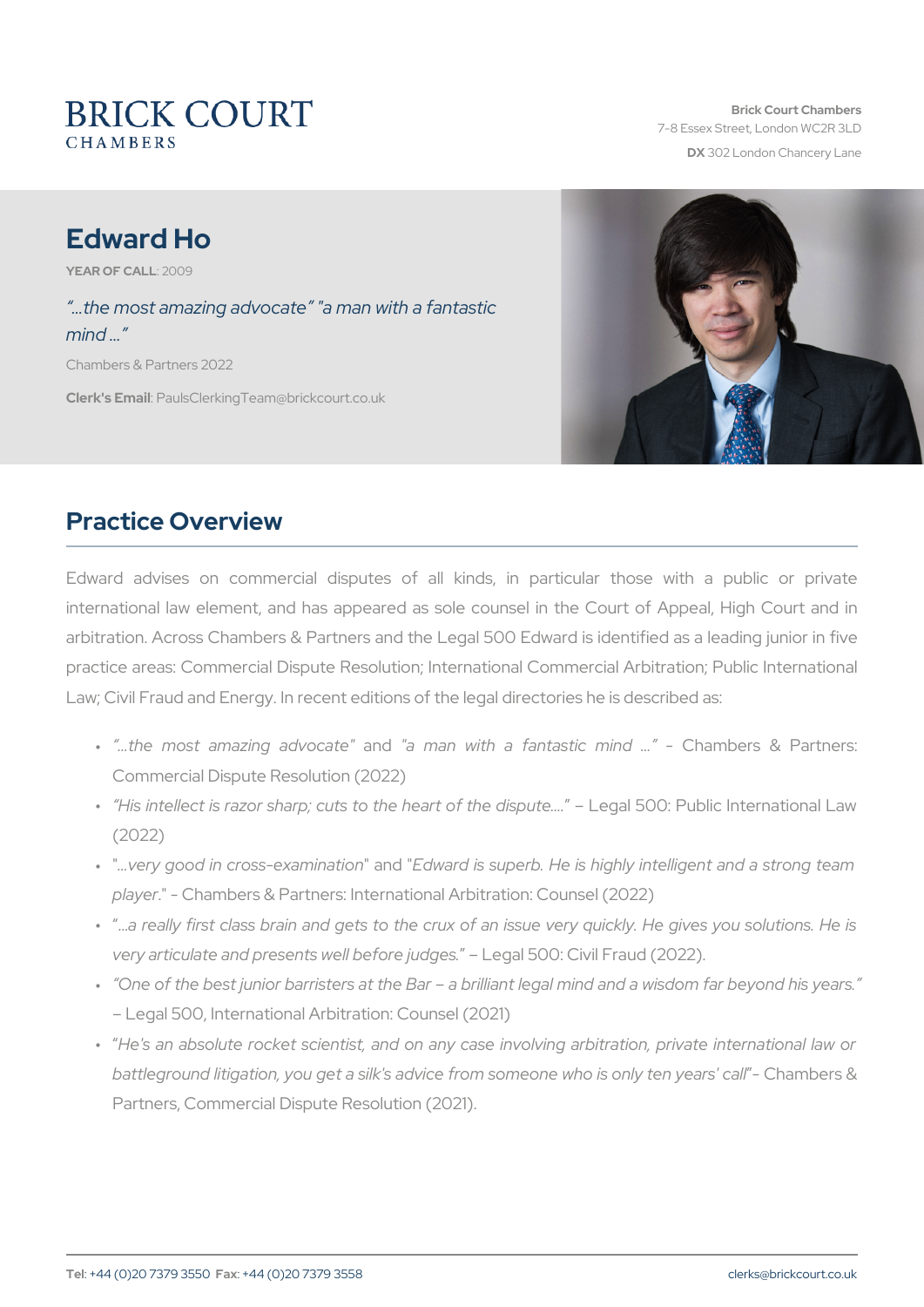Edward has been consistently recognised as one of the leading juniors

- " Edward was named International Arbitration Junior of the Year Awards 2020.
- " Between 2017 and 2019, Edward was twice shortlisted for Inter Year in the Legal 500 Awards (2018 & 2020) and was shortl Junior of the Year in the Chambers & Partners Bar Awards 2019.
- " In 2017, The Lawyer Magazine placed Edward in its Hot 100, and 100 UK lawyers which aims to recognise extraordinary lawye breaking work in the past 12 months.
- " In 2016, Edward was named by Legal Week as one of the Sta describe  $\phi$  ras bably one of the best brains eap on bive niori B at rand eas with and wat keen sense for litigation strategy that belies his call

## Commercial

Edward is ranked by both Chambers & Partners and the Legal 500 Dispute Resolution where heA issudestorion bead transian and strategic thinker and  $\alpha$ commercial mind, and cleauley gaver 5y 0 Obrig 20012ed), most amazing aned devocates" with a fantastic mind who is  $ext{ext{ref{\textbf{G}}}$  health marts -  $\textbf{W}$  d Prakin hard  $\textbf{C}$  - 2021).

Edward has a wide-ranging commercial practice, with a particular for element, including those with a public international law element, fraud, and disputes in the energy, insurance and shipping sectors. In directories he. Examples of his current and recent work include:

- " Wong v Grand View PT Ed&w aortchearcsted for the Defendant trust comp Howard QC & Jonathan Adkin QC) in what is believed to be the  $l$ the Bermudian Courts and one of the largest civil disputes glob creation of five trusts worth in excess of US\$15 bn, and raised factual issues including allegations of undue influence, forgery, q limitation. Following an 18week trial in 2021 judgment is awaited.
- " Avonwick Holdings Ltd v. Aziti Scholdifrogsthed Claimant (led by N an 8 week, US\$1+ billion dollar Commercial Court trial conc misrepresentations allegedly made by the Claimant s former bus the Claimant s share in one of Ukraine s largest industrial co number of wide-ranging counterclaims which include alleg assistance and breach of trust (under both English and Ukrainian
- " SKAT v Solo Capital Partners Edlw Pard and the edirs for three of the Defendants (led by Tim Bard and a Lord QC) to a  $£1.5$  billion + claim by  $SKAT$ , the Danish tax author tax repayment claims generated as a result of cum/ex dividend trading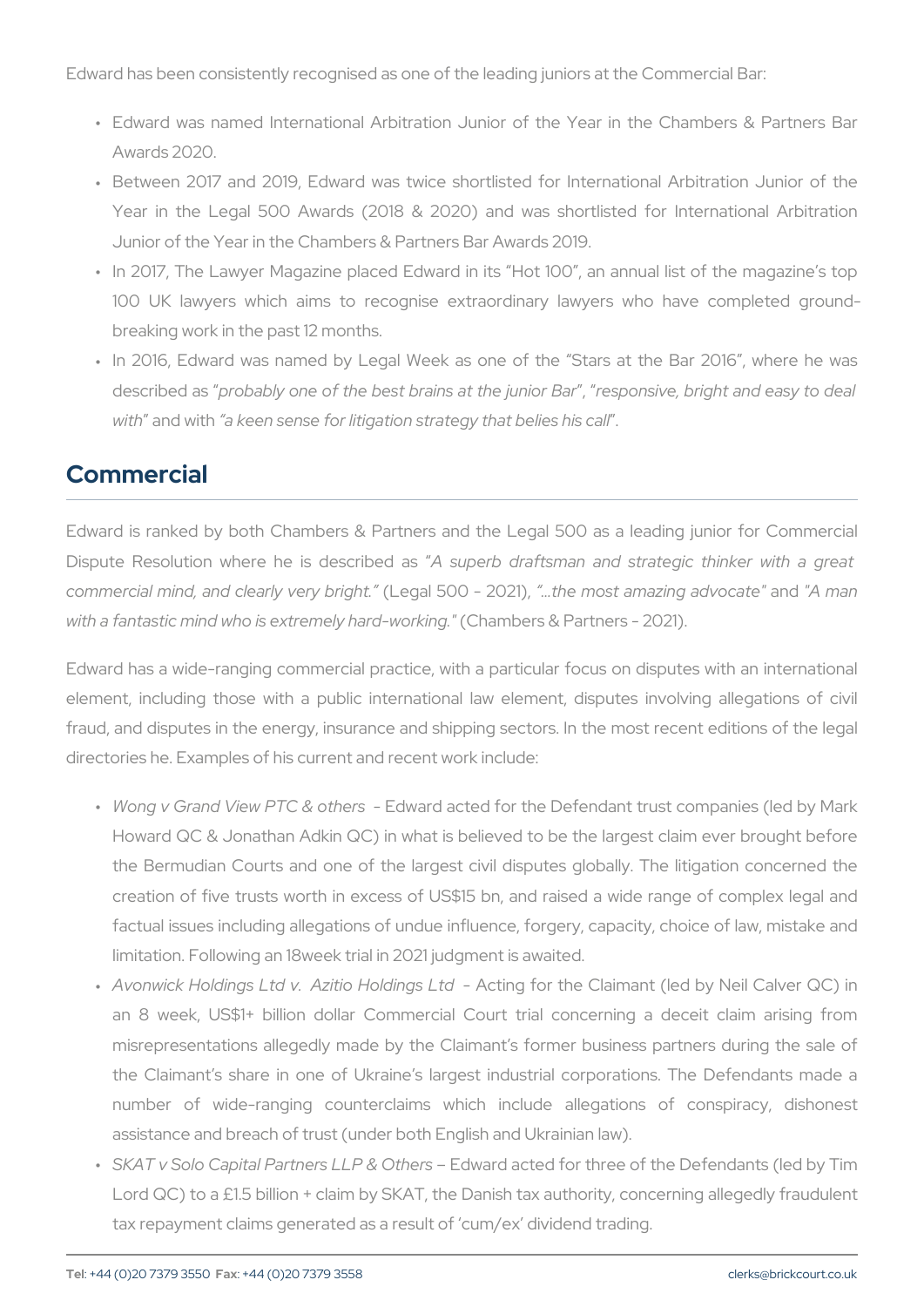- "Integral Petroleum SA v. Petro[g?a0118F]ZEW&HOOt2h&e86 (Comm) Edw Stephen Cogley QC) acted for five Respondents to an application contempt of court. The Respondents were alleged to be de jure, two companies who were the subiect of an English interim allegedly breached.
- " Representing (unled) a major clothing brand in an urgent appli against a well-known celebrity following an alleged breach of an e
- " Representing an ultra-high net worth individual, in breach o various defendants who are alleged to have obtained and belonging to the Claimant. Edward (unled) obtained an interim i requiring delivery up of the confidential information in the D ancillary relief including a gagging order.
- " Petrosaudi v. No [230 B Ta]n cEoW C A Civ 9 (led by Mark Howard Q C); [ by Luke Parsons QC) Edward acted for two of the defendants for call for payment by the claimant of US\$129 million under a standb
- " Acting on behalf of a leading developer of online video-on-dema dispute concerning the delivery-up of source code and relate breach of contract.
- " Advising upon a wide range of issues (including unlawful means mistake, and the fraud exception to privilege) arising from distribution and licensing agreement between Hong Kong and Michael Todd QC).
- " Acting for the H&M insurers in a claim by the insured following t pirates.
- " Advising defence companies in a number of confidential/classifie example) the sale of intelligence gathering equipment; the sa development of an IT system for a government department.

## Arbitration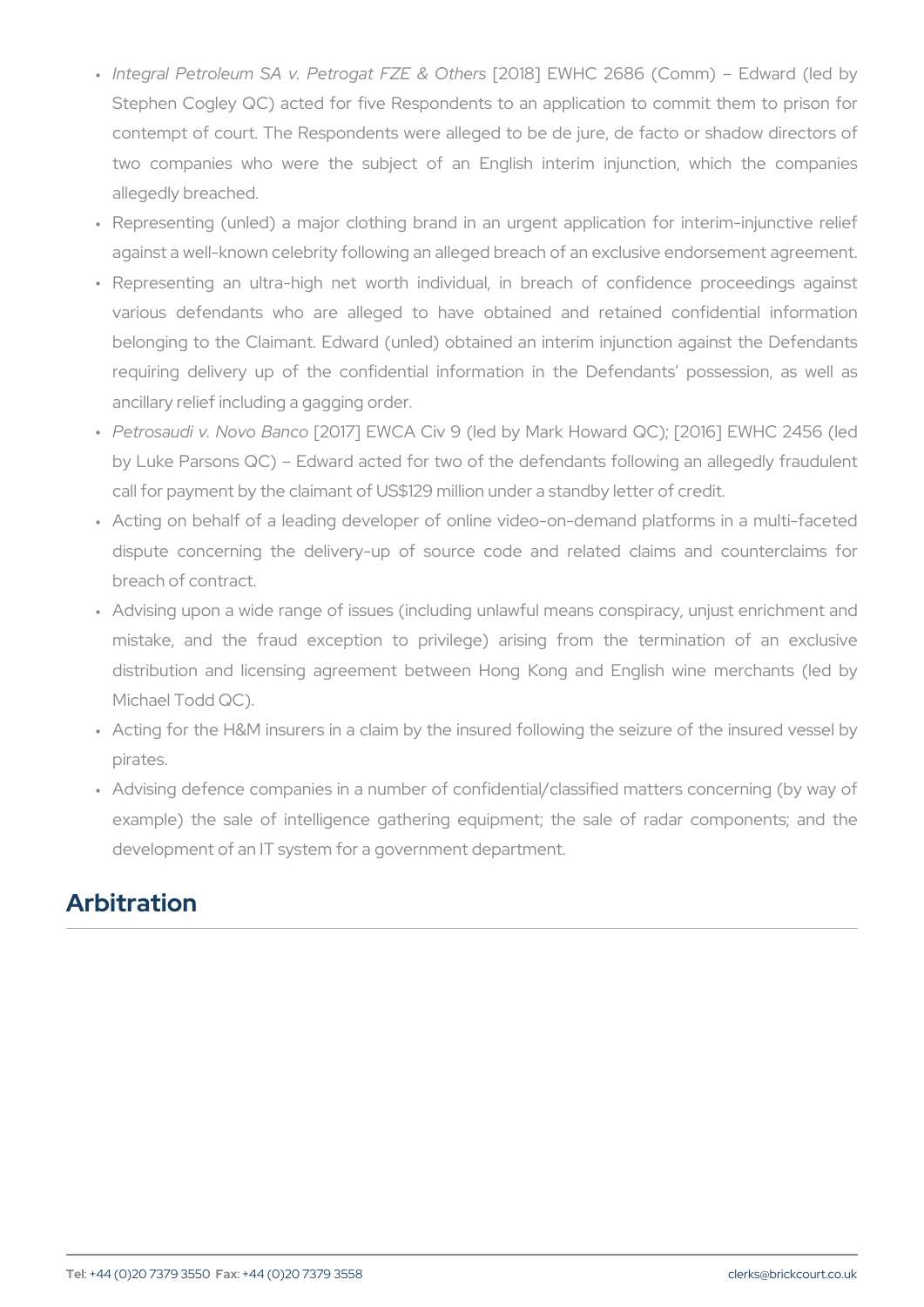Edward has a broad range of arbitration experience and has acted in LMAA, GAFTA, FOSFA, Bermadda Hoalebitmationnds. Edward is ranked International Arbitration by both Legal 500 and Chambers & Part Arbitration Junior of the Year in the Chambers & Partners Bar Award legal directories describe Edsward teaslaavyer, who combines a great s hard work and thorough research. He is alsoloe grade a51000 swapped kb & it the tissolaig  $int$  elligent and a strong (t@ anomolearse & Partners - 2021).

Examples of Edward s current and recent work include:

- "ICC Arbitration Edward (leading Kyle Lawson) acted for a nation dispute concerning Hajj and Umrah pilgrimage flights from Israel v
- " Edward has considerable experience advising upon, and appearin investment treaty arbitrations. Further details can be found in the
- " Ad Hob, NCITRAL Rules Arbitration a Representing a major nation million dispute under a drilling services contract.
- " Acting for the excess insurers in a \$25 million Bermuda Form a concerning claims by an insured drug company following their sett mass tort product liability litigation.
- " A five-week, LMAA arbitration concerning the construction and drilling rig. The dispute involved a wide range of issues includi deceit, delay and breach of contract.
- " An LCIA Arbitration representing the Claimant financier in a US trade credit and supply agreement related to the operation of a ta
- " An LCIA arbitration acting for a Ukrainian businessman. The p million dispute under a financing agreement and involved a heavy wide freezing injunction.
- " An LCIA arbitration acting for the majority shareholder in a s raising issues of unfair prejudice.
- " An LCIA arbitration (unled) concerning an alleged failure to Claimant as a result of assistance provided them during the sale company.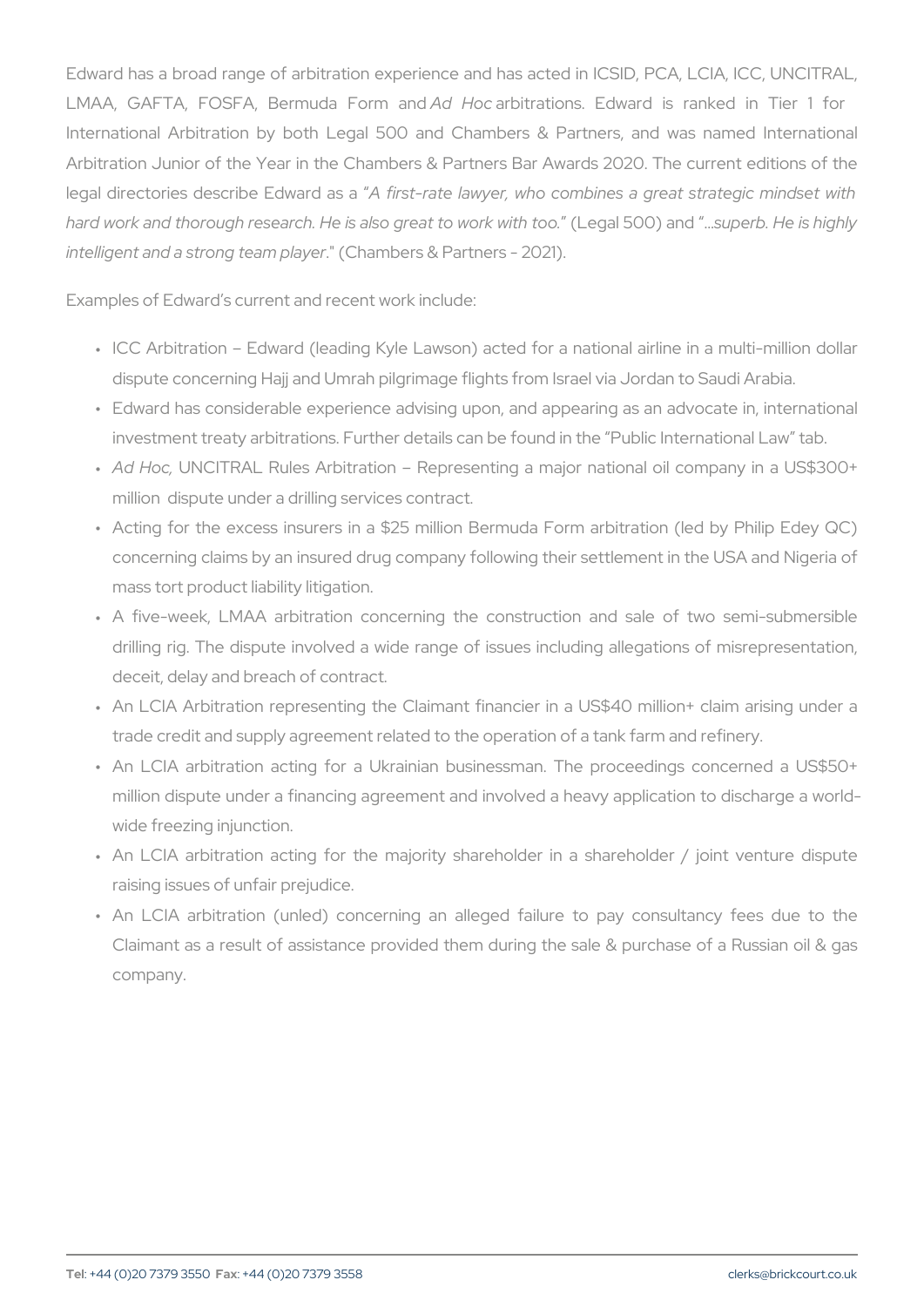Edward also has considerable experience of applications and appeals Arbitration Act 1996, and of claims for anti-suit injunctions in su Examples include:

- " State A v Party [280&9]A NEW HC 799 (Comm) Edward acted for the instance in a set of the integration in a subset Arbitration Act 1996 challenge by a SatlatheounNol Cal Friendin Tribunal that in an admittion Tribunal had jurisdiction under the relevant BIT to hear the inve that newly discovered evidence rendered the Tribunal s Partial Award on  $\overline{a}$ sought permission under s.80(5) AA 1996 for an extension of challenge.
- " Perkins Engines Company Ltd v. Ghaddar Machinery Co. SAL [2018 the claimant in proceedings to obtain an interim, and subsequent basis of the parties English arbitration agreement.
- " National Iranian Oil Company v Crescent Petroleum [20 mm pany EWHC 510 (Comm): Edward acted for NIOC in a substantial s. challenge.
- " <code>ED&F Man Sugar Ltd v. Belm</code> [02n0t1  $\delta$  ]hi1p pLilnogy oll tsd <code>Rep. 206: Edward act</code> respondents in a s.68 Arbitration Act 1996 challenge in which the to establish an obligation on arbitrators to bring un-argued points
- " Tedcom Finance Limited & Another v. Vetab  $E$  Offithly ClAimClievd Edward appeared alone in the Court of Appeal for the successful notice appeal concerning the service of arbitration claim forms ou
- " Various confidential appeals/challenges under s.67, 68 & 69 applications under s.44 AA 96 (interim relief) and s.70(7) AA 96 (payment in  $($

## Public international law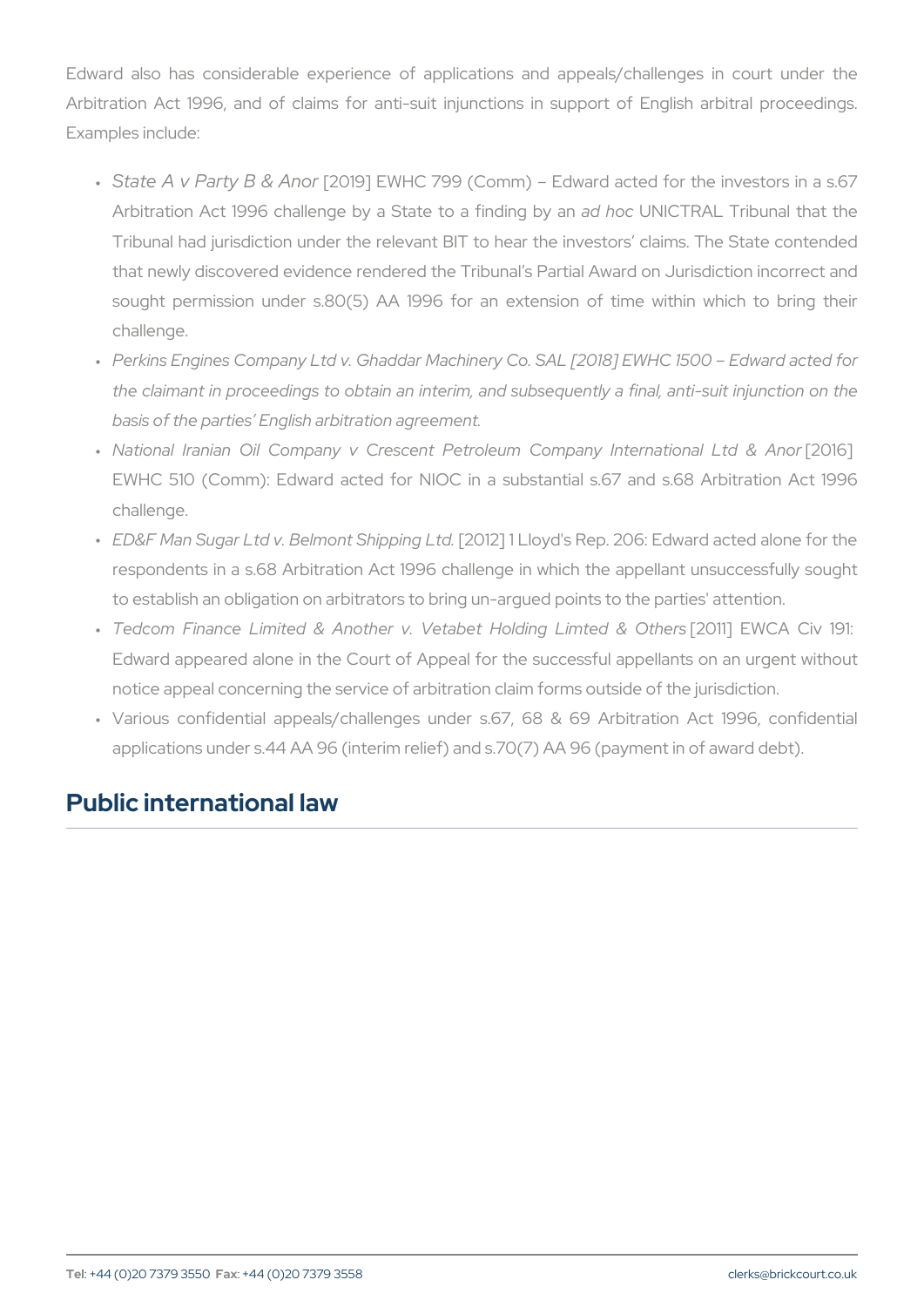Edward s public international law practice is focused primarily on encompasses public international law issues before the English co immunity. Edward has considerable experience advising upon, international investment arbitrations, including under the auspices Arbitration ad a hobble is ranked by Legal 500 as a leading junior for Pu he is describlesd ianstellect is razor sharp; cuts to the heart of the proactive.

Examples of Edward s public international law work include:

- " Federal Elektrik Yatirim ve Ticaret A.S. and otChæse No.ReApRuBo/l**i**o (ICSID) Edward acted for the Claimants in an ICSID arbitration against U millions of dollars of compensation under the Energy Charter T bilateral investment treaty. Edward cross-examined a number of factual in the course of the two week hearing.
- " Alhambra Resources Ltd. and Alhambra Coöperatief (ILC.SAID) v. Edward was instructed by the investor in an ICSID arbitration a The claims arose from a gold mining operation in Northern Ka sought for breaches of the 2002 Agreement on Encouragement Investments between Kazakhstan and the Kingdom of the Net Investment Law of Kazakhstan.
- " Gold Pool JV Limited v. The Rep BIDIA c CoafseKa Nzola 16-23 (UNCI Rules 1976) Edward acted as co-counsel for a Canadian r arbitration against the Republic of Kazakhstan, cross-examini course of the two week hearing. The claims arose from a min compensation was sought for breaches of the Agreement between and the Government of the Union of Soviet Socialist Republics for Protection of Investments entered into force on June 27, 1991.
- " State A v Party [280&9]A NEW HC 799 (Comm) Edward acted for the instance in a set of the integration in a subset Arbitration Act 1996 challenge by a Satlathe old No Cal Rith Lingibuly nealnthat Tribunal had jurisdiction under the relevant BIT to hear the inve that newly discovered evidence rendered the Tribunal s Partial Award on  $\overline{a}$ sought permission under  $s.80(5)$  AA 1996 for an extension of challenge.
- " Representing the Islamic Republic of Pakistan in a dispute turbines to a Pakistani research lab allegedly involved in secret The case raised significant issues of state and diplomatic immunit
- " Advising the estate of a deceased individual the subject of a deceased s entitlement to diplomatic immunity.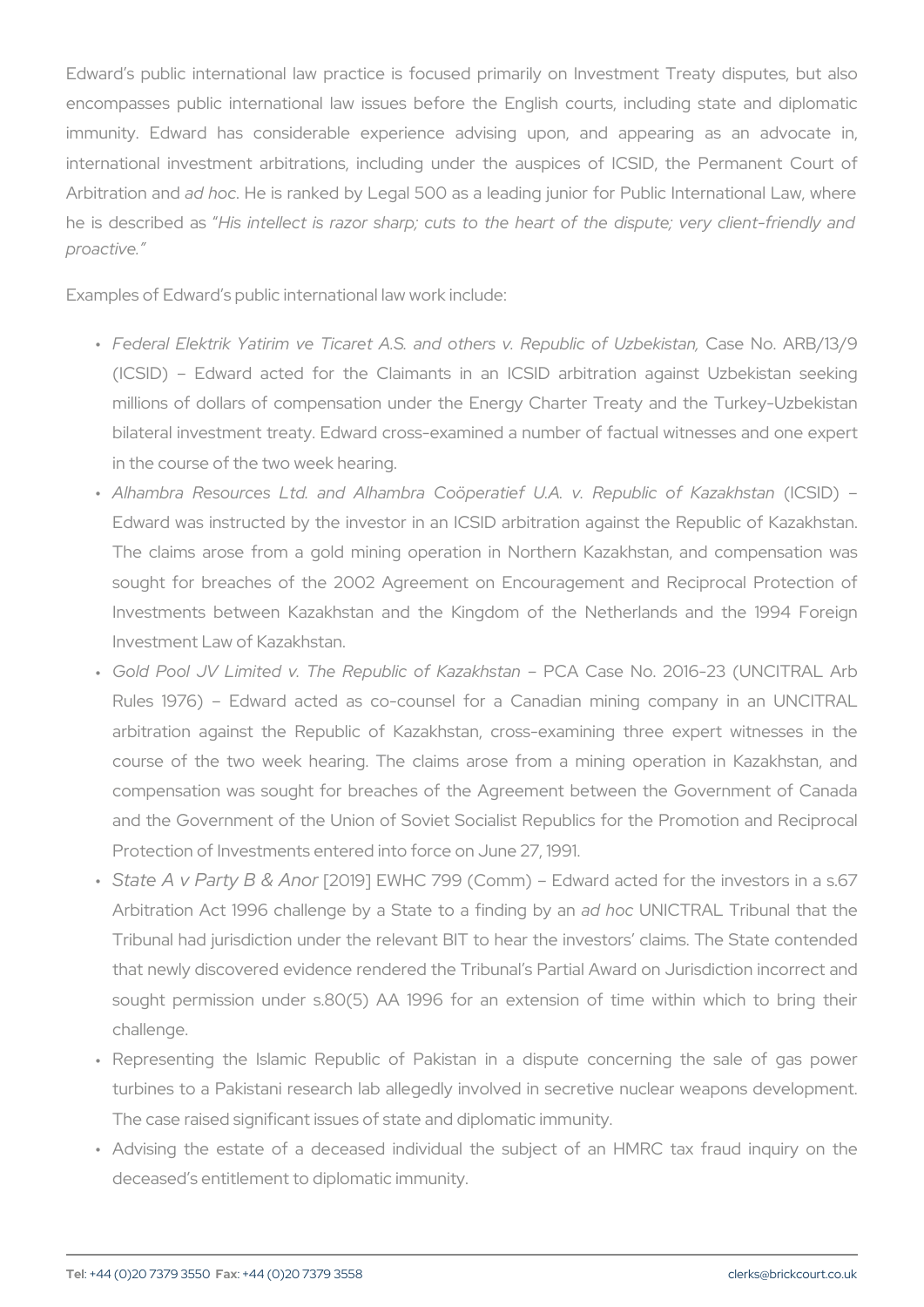"Advising the proposed claimants in a highly confidential concerning, amongst other things, the expropriation of investments

# Civil fraud

Edward is ranked by Legal 500 as a leading junior for Chive ilh Esaadre when first class brain and gets to the crux of an issue very quickly. He give  $p$  presents well befor $\mathbf{F}$  x and  $p$  and  $p$  and  $q$  and  $q$  and  $q$  include:

- " Wong v Grand View PT Ed&w aortchearcsted for the Defendant trust comp Howard QC & Jonathan Adkin QC) in what is believed to be the  $l$ the Bermudian Courts and one of the largest civil disputes glob creation of five trusts worth in excess of US\$15 bn, and raised factual issues including allegations of undue influence, for Following an 18 week trial in 2021 judgment is awaited.
- " Avonwick Holdings Ltd v. AzitiAoc**Ho**bdifrogsthLeedClaimant (led by N an 8 week, US\$1+ billion dollar Commercial Court trial conc misrepresentations allegedly made by the Claimant s former bus the Claimant s share in one of Ukraine s largest industrial co number of wide-ranging counterclaims which include alleg assistance and breach of trust (under both English and Ukrainian
- " SKAT v Solo Capital Partne-rsA tLing&foOrthbree of the Defendants (  $QC$ ) to a £1.5 billion + claim by SKAT, the Danish tax authority, repayment claims generated as a result of cum/ex dividend trading.
- "Integral Petroleum SA v. Petro[g?a0118F]ZEW&HOOt2h&e86 (Comm) Edw Stephen Cogley QC) acted for five Respondents to an application contempt of court. The Respondents were alleged to be de jure, two companies who were the subject of an English interim allegedly breached.
- " Acting for one of four defendants (led by Thomas Plewman Q collapse of the claimant company (a developer of autonomous sensors for use in the oil and gas, and defence industries). US\$180m in damages and has advanced claims which include (lawful and unlawful means) and intentionally causing harm by unl " Acting for one of Romania s wealthiest men in relation to the
- order (with Mark Howard QC and Joanne Box).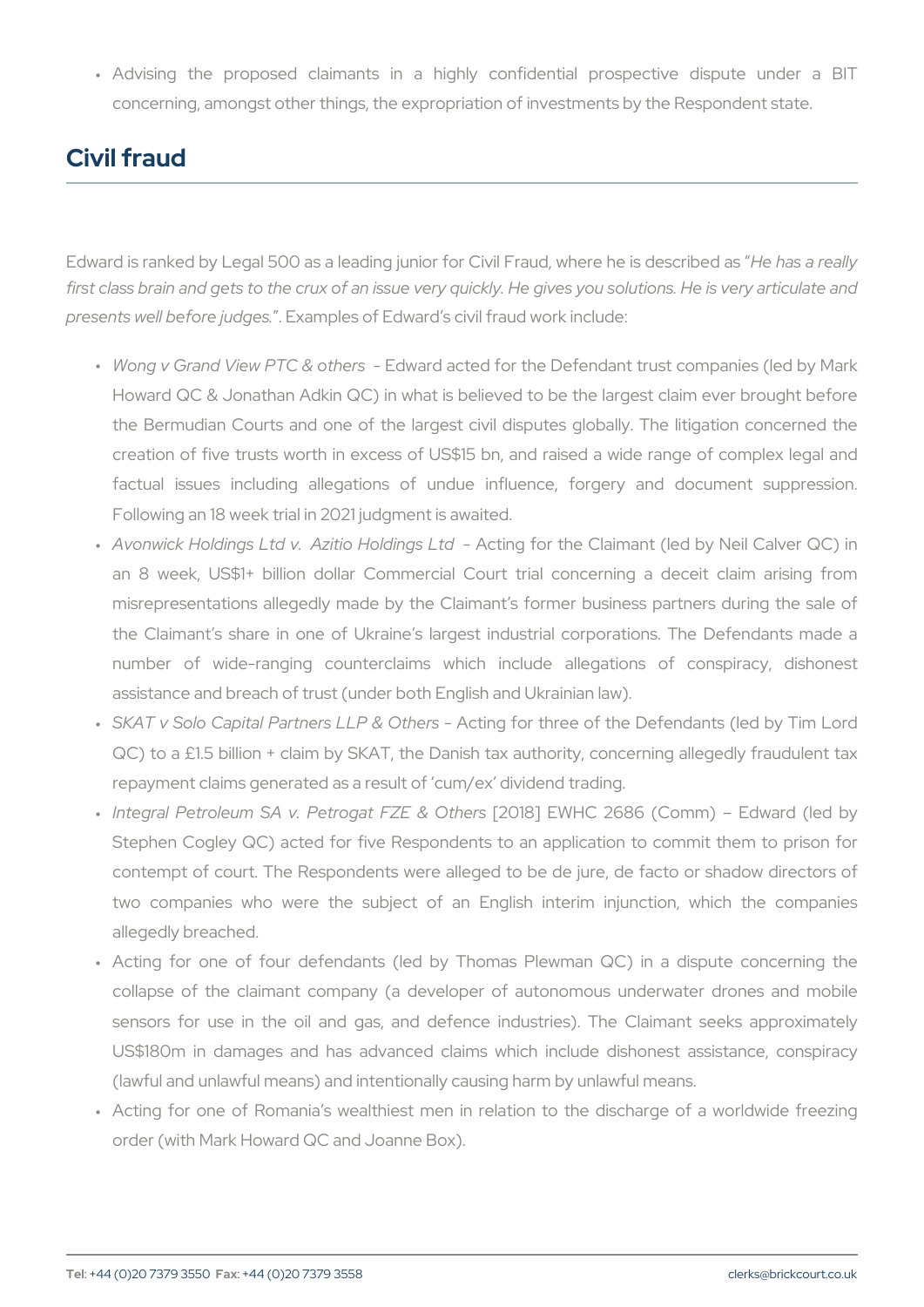- " Edward was instructed on vaBiToAusBpaktsv oAflbithjongantion (one of the pieces of litigation then before the CommPeurk hialk Cown.t) Ablimaczow di & g concerning the purchase and ownership of an oil and gas t northern RussiBaC Bank v Ablivantow & Orthing 2500 (Comm) a application for security for costs.
- " Acting for two of the Part 2AOnt Defen Gaams scin Shipping Corporation Otherand vising generally and resisting an application for the appoir
- " An LCIA arbitration acting for a Ukrainian businessman in a financing agreement. The matter raised claims of illegality and de
- " Acting and advising on a range of confidential interim application the replacement of a company's director following his physical in and preservation of property orders to resisting the continuation and the granting of an electronic quasi-search order.

#### Energy and natural resources

Edward is ranked by Legal 500 as a leading junior for Eanefrigsyt-rusthend as is described as a field as  $\epsilon$ lawyer, who combines a great strategic mindset with haEd awnopkes nodf the work in the energy sector include:

- " A significant proportion of Edward s international inves investments in the energy and mining sectors. Edward has appe witnesses, in cases concerning gold mining, mining finance, gas r the valuation of mining assets. Further details can be found in the
- " A five-week, LMAA arbitration concerning the construction and drilling rig. The dispute involved a wide range of issues includi deceit, delay and breach of contract.
- " Representing a major national oil company in a US\$300+ million I under a drilling services contract.
- " Representing the Claimant financier in a US\$40 million+ LCIA credit and supply agreement related to the operation of a tank far
- " National Iranian Oil Company v Crescent Petroleum [200ml  $\beta$   $\frac{1}{2}$ ny EWHC 510 (Comm): Edward acted for NIOC in a substantial s. challenge.
- " CH Offshore Ltd v PDV Marina SA & Ors [2015] EWHC 595 (Com SA on an application challenging the jurisdiction of the Englis million claim arising under a Services Contract for the supply supply vessel.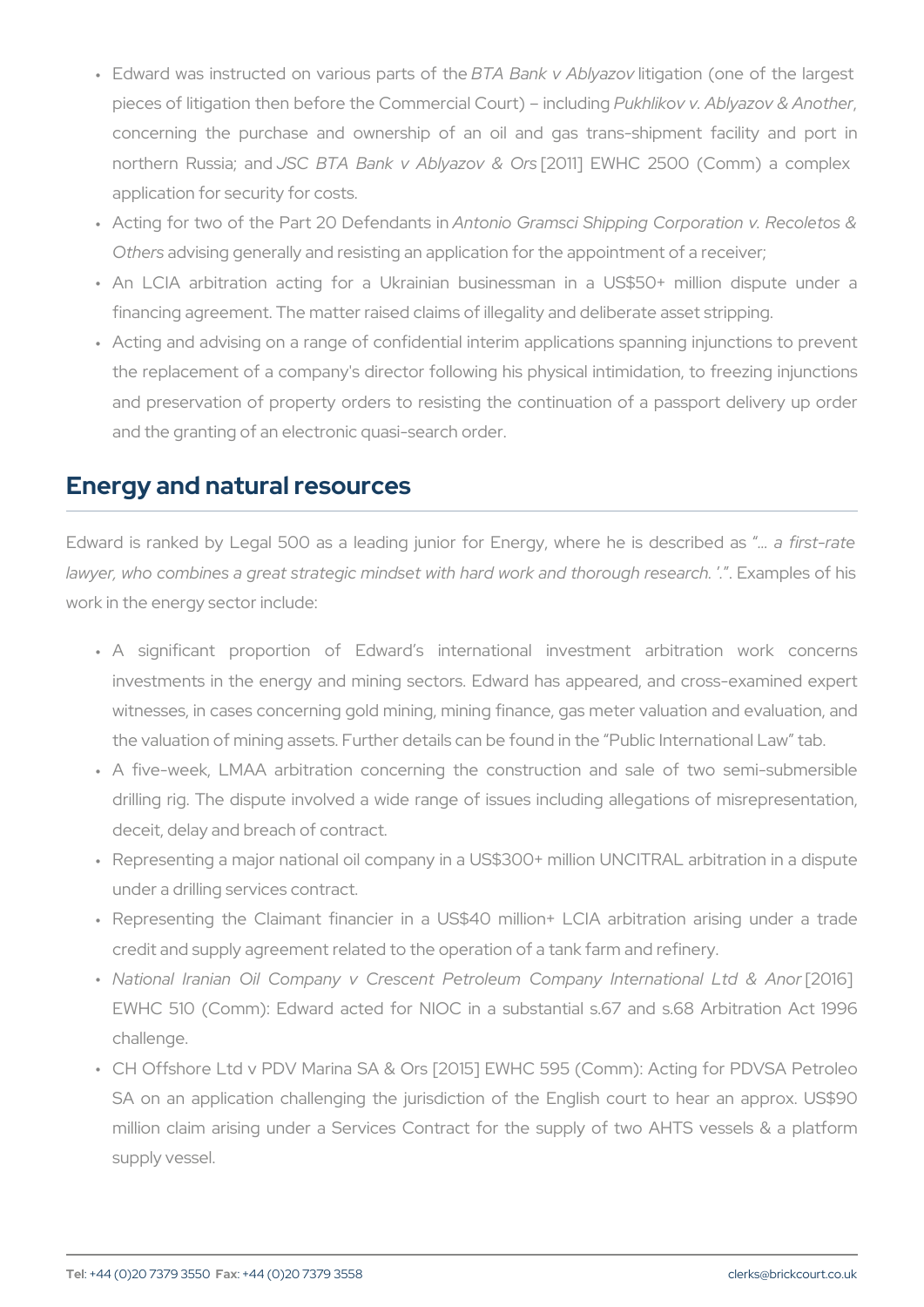#### Private international law

- " Tedcom Finance Limited & Another v. Vetab († 20 Hilol En Wy ClAimOtevd Edward appeared alone in the Court of Appeal for the successful notice appeal concerning the service of arbitration claim forms ou
- " Acting for two of the respondents to an application for the exa witness in support of Californian court proceedings concerning and various Russian entities for the development of an off-sho satellites and spacecraft
- " CH Offshore Ltd v PDV Ma[2i0n1a5]SAEW&HOIr§95A(cOtionngmf)or PDVSA Pet SA on an application challenging the jurisdiction of the Englis million claim arising under a Services Contract for the supply supply vessel.
- " Prior to beginning practice worked as a research assistant at t and Comparative Law and co-drafted seven chapters The Rur Pperader Private International Law  $\begin{bmatrix} G \\ G \end{bmatrix}$ e Ob, Iig a 0i9o)ns Edward also sat as a Cothe International Law Association's Committee on Civil Litigatio The Committee studied the private international law aspects of violations.

# Publications

Proof in Investment , An What branck Encyclopedias of International 2020) with Michael Swainston QC, Klaus Reichert SC, Zahra Al-Rikabi

'Civil Litigation for Human Rights VCiomhantiiothese on Civil Litigation and the Public Interim Report, August 2010.

Co-drafted chapters for R. PlenThobe European MP. Nivated Insternational Law of Obligations, (3rd ed., 2009) on the choice of law rules governing assign unjust enrichmeen do aino dum gestione II), public policy and mandatory rul the Rome I and Rome II Regulations.

## Education & Qualifications

- " BA (Law), Downing College, Cambridge, (Double First Class Hons.)
- " BVC, Inns of Court School of Law, (Very Competent)
- " Hague Academy of International Law (Directed Studies in Private I
- " Senior Harris Scholar & College Prize, Downing College (2007)
- " Queen Mother Scholar, Middle Temple (2007)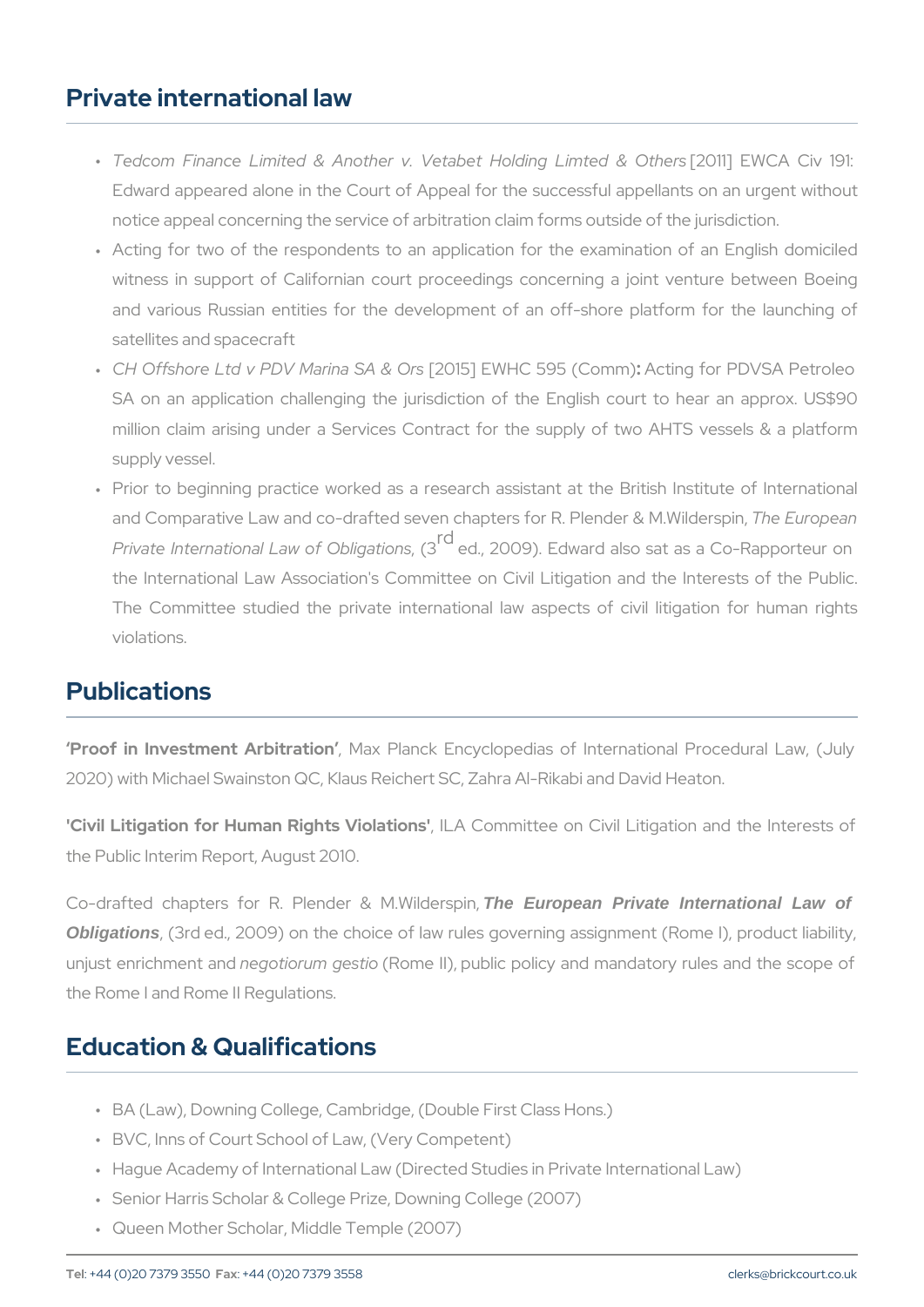" Harris Scholar & Harris Prize for Especial Distinction, Downing Co

" Rebecca Flower Scholar, University of Cambridge (2006)

" The Times Law Awards, Runner Up (2007, 2005, 2004)

#### Directory Quotes

"He is the most amazing advocate." "A man with a fantastic m (Chambers & Partners 2022)

"He is very good in cross-examination." "Edward is superb. He is player." (Chambers & Partners 2022)

"His intellect is razor sharp; cuts to the heart of the dispute; ver 500 2022)

"He has a really first class brain and gets to the crux of an issue ve very articulate and presents well before judges." (Legal 500 2022)

"A superb draftsman and strategic thinker with a great commercial r 500 2022)

"A first-rate lawyer, who combines a great strategic mindset with har great to work with too." (Legal 500 2022)

"Ed is remarkable. He has attention to detail and is a magician "Fantastically hard-working, analytical and extremely popular." "He cross-examination skills." (Chambers & Partners 2021)

"Excellent, intelligent and a lawyer who really gets to the bottom of who is unflappable and really practical. In addition he works his socks

"A brilliant lawyer, who provides first class support to his leader." (Le

"A real team player and a first-rate barrister with a unique ability to down to the key issues." (Legal 500 2021)

"He has a true knack for complex fraud cases. Still a genius and absolute trojan." (Legal 500 2021)

"His ability to cross-examine experts on the most technical of points in their opinions is second to none." (Legal 500 2021)

"He's an absolute rocket scientist, and on any case involving a battleground litigation, you get a silk's advice from someone who